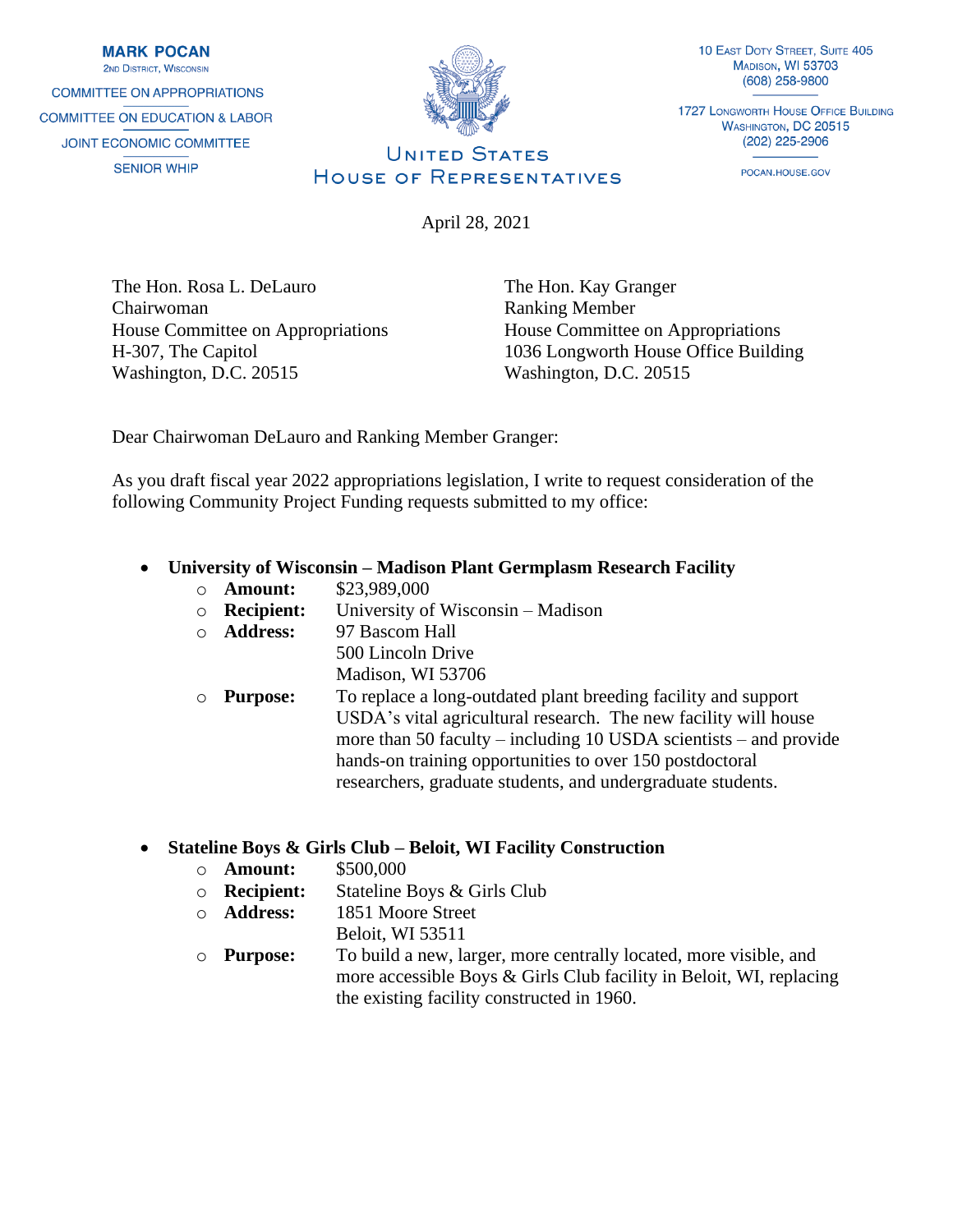#### • **City of Madison, WI Men's Homeless Shelter**

- o **Amount:** \$1,000,000
- o **Recipient**: City of Madison
- o **Address:** 215 Martin Luther King, Jr. Blvd.
	- P**.**O. Box 2983

Madison, WI 53701

o **Purpose:** To support the City of Madison, in collaboration with Dane County, to purchase and renovate a vacant commercial building for use as a full-service homeless men's shelter serving at least 200 men. This shelter will replace the area's only men's shelter which operated for 35 years from cramped quarters in a downtown church basement. The shelter was forced to close during the COVID pandemic, and the city has been relying upon temporary arrangements in public buildings until a permanent location could be found.

## • **Center for Black Excellence & Culture – Madison, WI Planning and Construction**

- o **Amount:** \$1,000,000
- o **Recipient:** Center for Black Excellence & Culture
- o **Address:** 655 West Badger Road
- Madison, WI 53713
- o **Purpose:** To provide for a portion of the planning for and construction of an estimated \$22 million Center for Black Excellence & Culture in Madison, WI, providing 55,000 sq. ft. of space dedicated to Black enterprise, art, history, performance, and culture.

## • **City of Reedsburg, WI Community Center**

- o **Amount:** \$220,000
- o **Recipient:** City of Reedsburg
- o **Address:** 134 S. Locust Street
	- Reedsburg, WI 53959
- o **Purpose:** To renovate a decommissioned elementary school into a community center.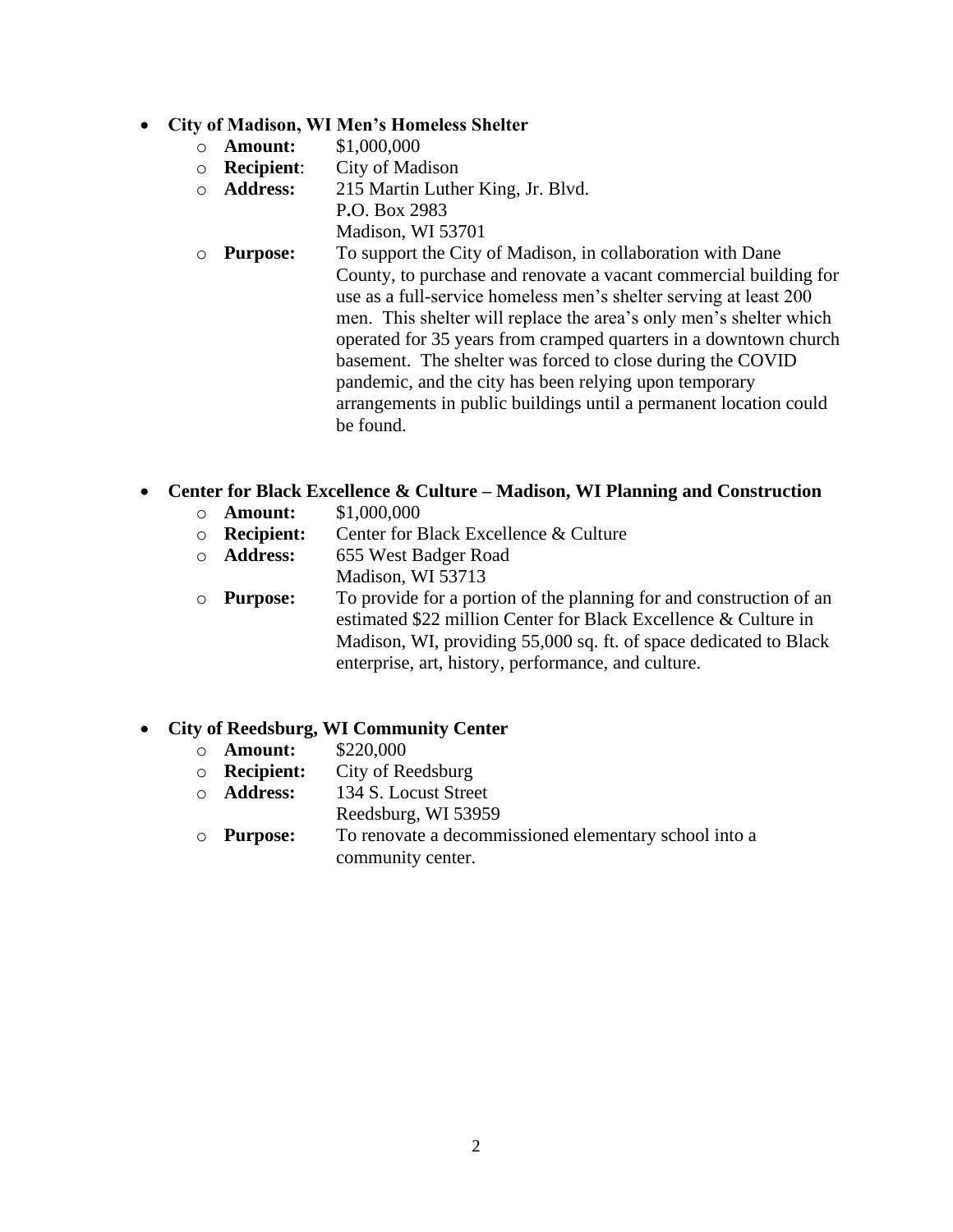#### • **Centro Hispano of Dane County, WI Facility Construction**

- o **Amount:** \$200,000
- o **Recipient:** Centro Hispano of Dane County
- o **Address:** 810 West Badger Road
- Madison, WI 53713
- o **Purpose:** To contribute to the rebuilding of the Centro Hispano of Dane County in Madison, Wisconsin. This project will add more space for programming and classes – including workforce development programs, family support services, career development, and immigration support – to serve a larger portion of the local Latinx community.

## • **Aging & Disability Resource Center – Green County, WI Rural Health Outreach**

- o **Amount:** \$200,000
- o **Recipient:** Green County Human Services, Aging & Disability Resource **Center**
- o **Address:** N3152 State Road 81
	- Monroe, WI 53586
- o **Purpose:** To create a mobile health outreach unit, hire a staff person for the mobile unit, and create a fitness trail in an existing local park.

#### • **University of Wisconsin – Madison Next Generation Scanning High-Resolution Interferometer Sounder (S-HIS) Aircraft Instrument**

- o **Amount:** \$1,200,000
- o **Recipient:** University of Wisconsin Madison
- o **Address:** 97 Bascom Hall
	- 500 Lincoln Drive Madison, WI 53706
- o **Purpose:** This award would support the development of a next generation aircraft instrument that has been used by NASA, NOAA, and the Dept. of Energy for more than 20 years. The S-HIS is recognized as a key government asset that is crucial for weather satellite calibration validation and studying weather phenomenon such as hurricanes and severe storms.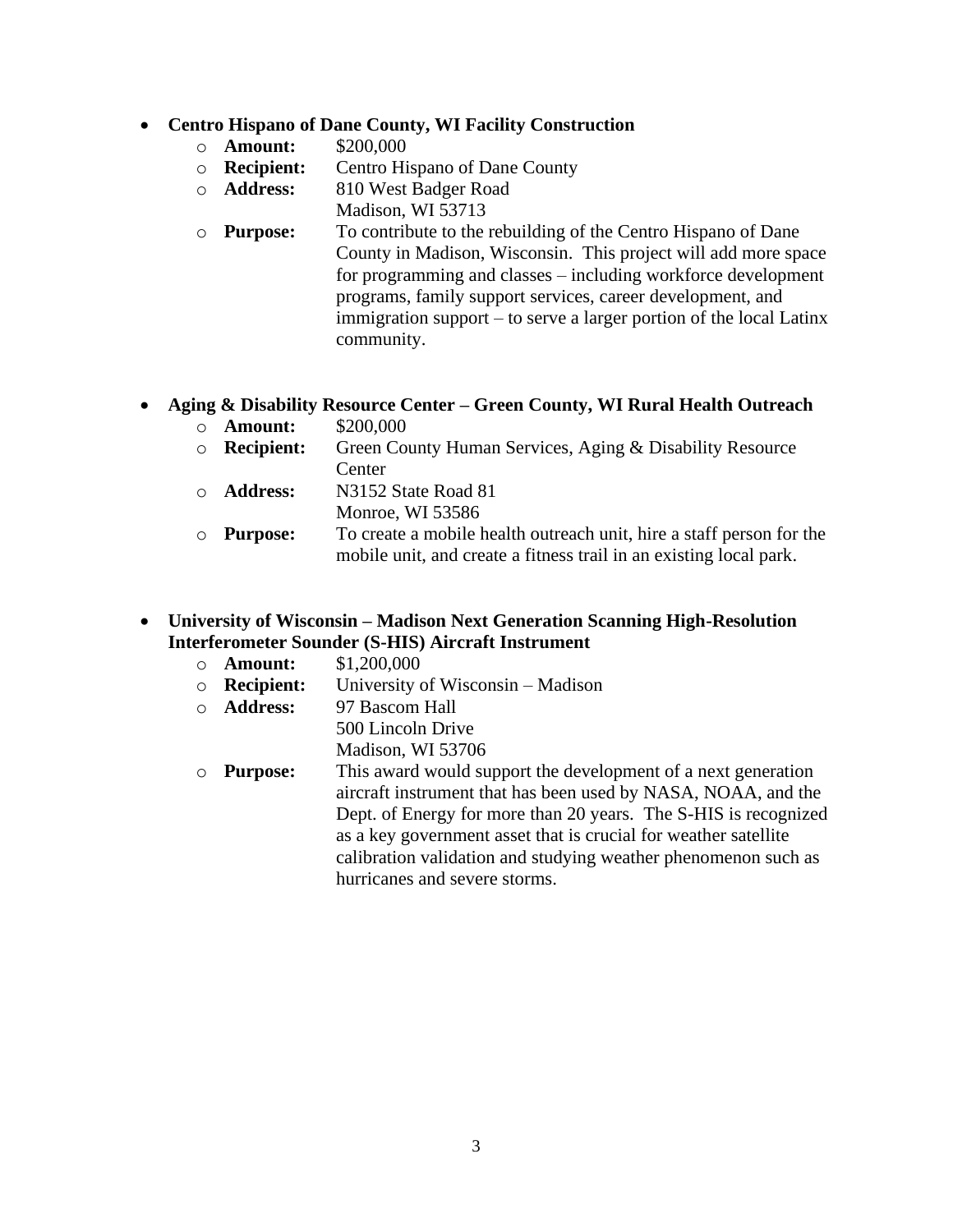#### • **University of Wisconsin – Madison Small Business Development Center**

- o **Amount:** \$173,507
- o **Recipient:** Wisconsin Small Business Development Center at the University of Wisconsin-Madison
- o **Address:** 97 Bascom Hall 500 Lincoln Drive Madison, WI 53706
- o **Purpose:** To support a Small Business Accounting and Projections Clinic to assist start-up and growth-minded entrepreneurs with no-cost financial management education and one-on-one assistance to create financial projections for business plans.

## • **Education Partnership for Innovation in Communities Network (EPIC-N)**

- o **Amount:** \$1,000,000
- o **Recipient:** Education Partnership for Innovation in Communities Network (EPIC-N)
- o **Address:** 5936 Seminole Centre Court, Suite 105 Fitchburg, WI 53711
- o **Purpose:** To support the work of EPIC-N, a rapidly growing network of approximately 50 universities across the country that use the "EPIC model" of matching declared community needs to university resources (such as faculty expertise and student project learning hours). EPIC-N has completed more than 1,5000 projects in more than 250 communities.

## • **Urban League of Greater Madison, WI – Black Business Hub Accelerator Program**

- o **Amount:** \$1,000,000
- o **Recipient:** Urban League of Greater Madison
- o **Address:** 2222 S. Park Street
- Madison, WI 53713
- o **Purpose:** To provide support to historically under-represented populations within Madison, WI's entrepreneurial ecosystem and provide technical assistance and training services inspired in part by the City of Madison's MarketReady Program.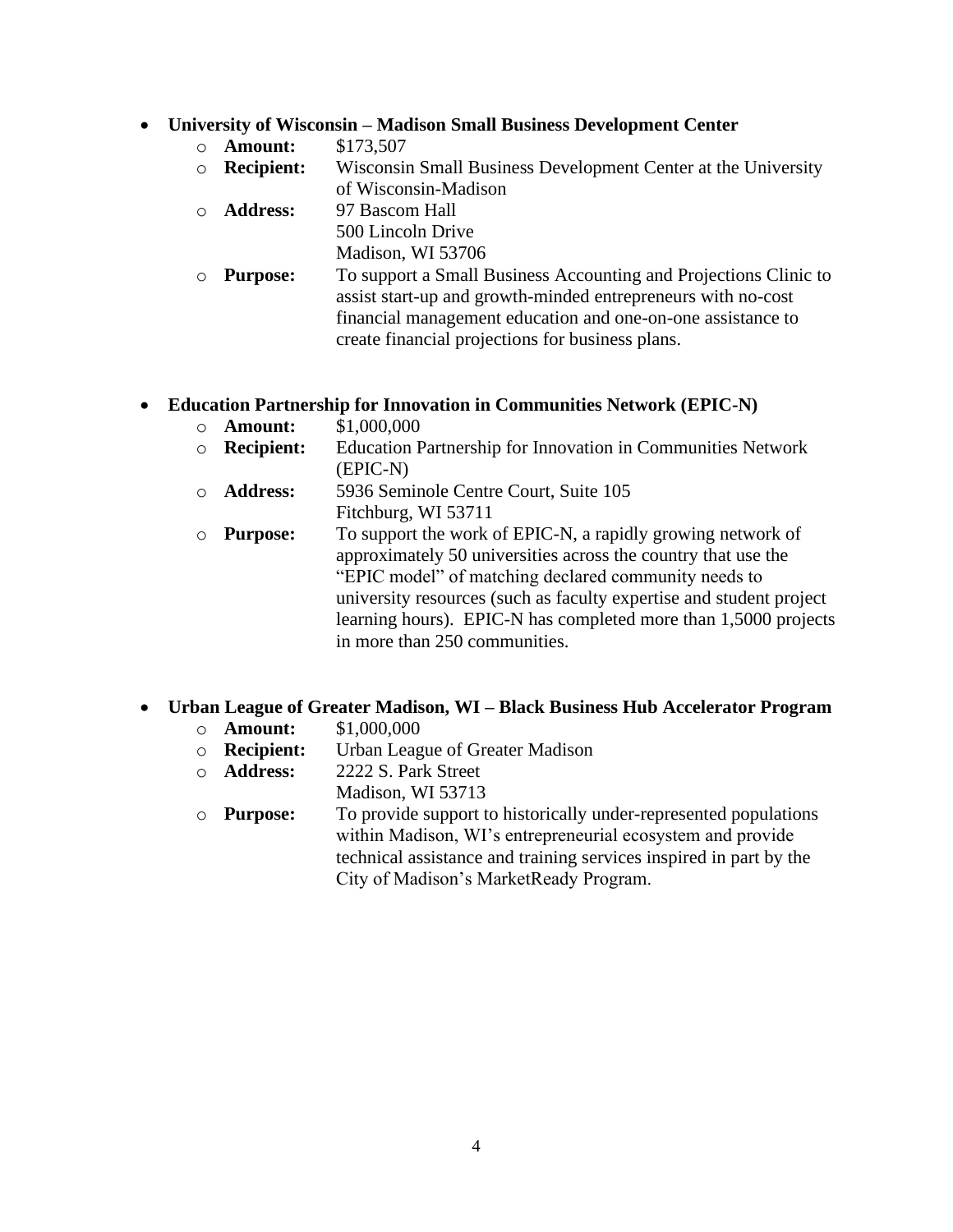#### • **University of Wisconsin – Madison Odyssey Project**

- o **Amount:** \$500,000
- o **Recipient:** University of Wisconsin Madison
- o **Address:** 97 Bascom Hall
	- 500 Lincoln Drive
	- Madison, WI 53706
- o **Purpose:** To provide free college courses and wrap-around support to adult learners in need, as well as pre-college enrichment for their children. Additionally, to support courses for incarcerated learners.

## • **University of Wisconsin – Madison Historic Structures Assessment Systems**

- o **Amount:** \$5,000,000
- o **Recipient:** University of Wisconsin Madison
- o **Address:** 97 Bascom Hall 500 Lincoln Drive Madison, WI 53706
- o **Purpose:** To develop non-destructive evaluation techniques to be applied toward the evaluation of building element assessments of historic structures.

#### • **University of Wisconsin – Madison Traumatic Brain Injury Research**

- o **Amount:** \$2,500,000
- o **Recipient:** University of Wisconsin Madison
- o **Address:** 97 Bascom Hall
	- 500 Lincoln Drive
	- Madison, WI 53706
- o **Purpose:** To develop a novel methodology for detecting and detailing cellular injury signatures to inform new point-of-care diagnosis and detection strategies for traumatic brain injuries.

## • **City of Madison, WI Blackhawk Pond Outlet Retrofit**

- o **Amount:** \$725,000
- o **Recipient:** City of Madison
- o **Address:** 210 Martin Luther King Jr., Blvd.
	- Madison, WI 53703
- o **Purpose:** To reconstruct and lower the outlet structure of Blackhawk Pond, construct an overflow for Blackhawk Pond, and reconstruct and lower the storm sewer under Swallowtail Road.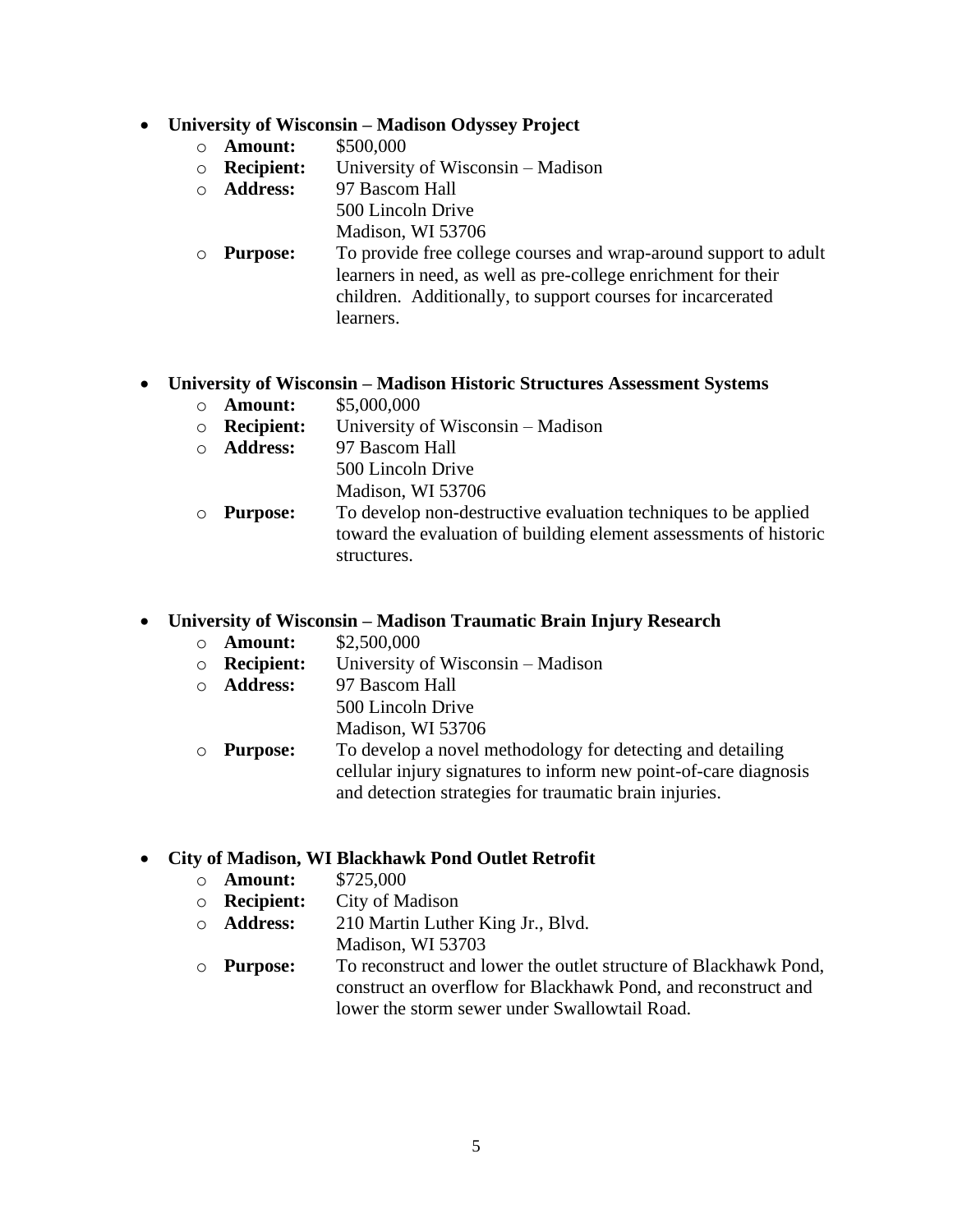## • **City of Madison, WI Vision Zero**

- o **Amount:** \$2,000,000
- o **Recipient:** City of Madison
- o **Address:** 210 Martin Luther King Jr., Blvd. Madison, WI 53703
- o **Purpose:** To support Madison's Vision Zero, a data driven and equitycentered strategy intended to eliminate traffic deaths and severe injuries on city streets by 2030 by improving pedestrian, bicycle, and motor vehicle safety for all users at high injury intersections.

## • **City of Madison, WI Water Main Rehabilitation**

- o **Amount:** \$1,125,000
- o **Recipient:** City of Madison
- o **Address:** Madison Water Utility 119 E. Olin Avenue
	- Madison, WI 53713
- o **Purpose:** To replace and rehabilitate approximately 5,750 feet of existing water mains along Nakoosa Trail, Ziegler Road, Redland Drive, Bewick Drive, and Pulley Drive in the City of Madison's Sycamore Plan District.

## • **Children's Service Society of Wisconsin Mental and Behavioral Health Services**

- o **Amount:** \$200,000
- o **Recipient:** Children's Service Society of Wisconsin
- o **Address:** 1716 Fordem Avenue
	- Madison, WI 53704
- o **Purpose:** To expand Children's Service Society of Wisconsin's school-based mental and behavioral health services into two middle schools in Wisconsin's 2<sup>nd</sup> Congressional District.

## • **WISCAP Wisconsin Homeownership Network**

- o **Amount:** \$250,000
- o **Recipient:** Wisconsin Community Action Program Association, Inc.
	- (WISCAP)
- o **Address:** 30 W. Mifflin Street, Suite 406 Madison, WI 53703
- o **Purpose:** To create a homeownership network in Wisconsin that will coordinate financial institutions, trade associations, corporations, small businesses, government entities, non-profits, and other housing-related entities into a consortium that will improve homeownership rates in struggling communities.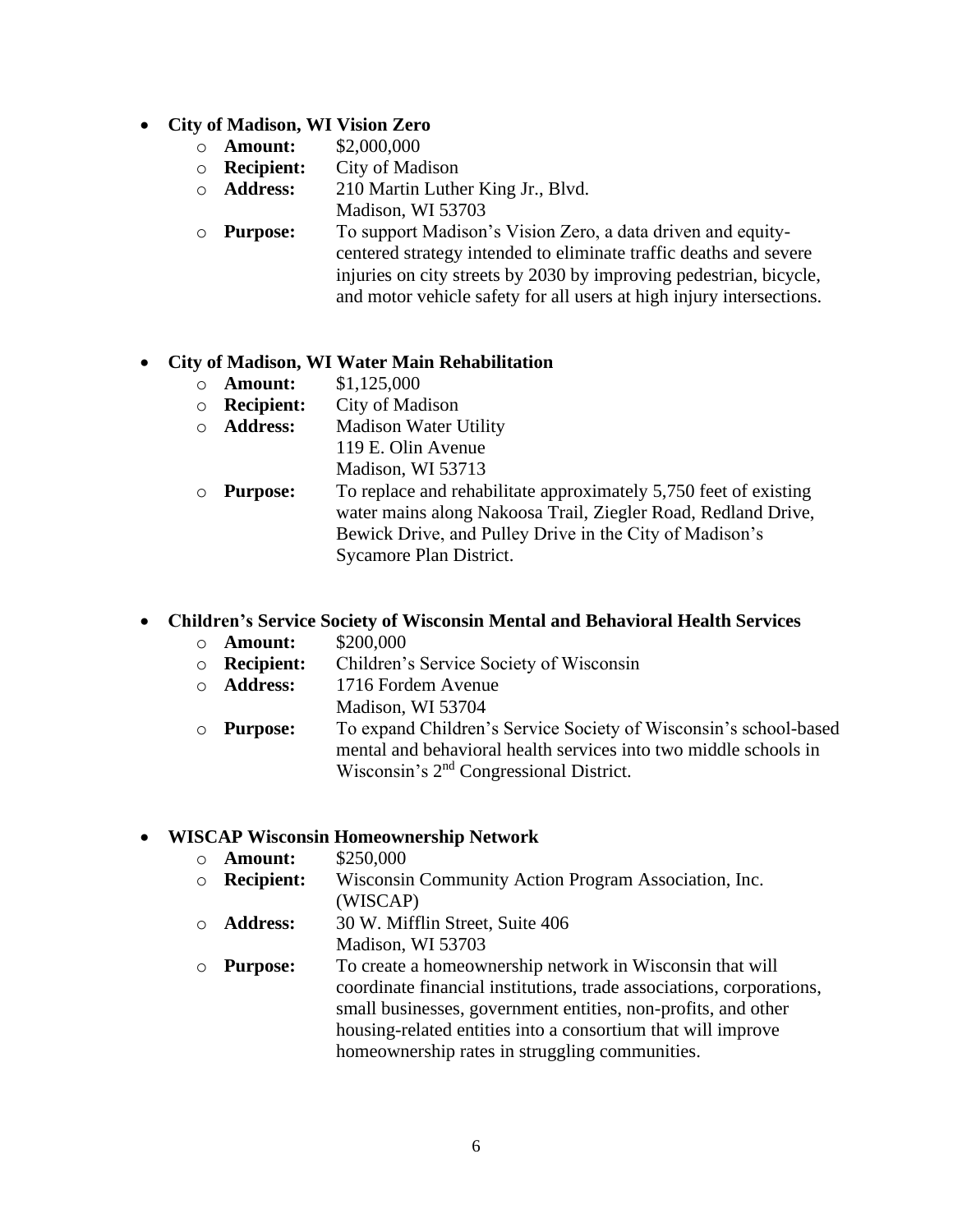#### • **SWCAP Lafayette County, WI Community Facility**

- o **Amount:** \$1.7 million
- o **Recipient:** Southern Wisconsin Community Action Program, Inc.
- o **Address:** 149 North Iowa Street Dodgeville, WI 53533
- o **Purpose:** To construct a community facility that will house an expanded Head Start program and medical clinic for moderate and lowincome families.

#### • **Access Community Health Center – Dodgeville Dental Clinic**

- o **Amount:** \$250,000
- o **Recipient:** Access Community Health Centers, Inc.
- o **Address:** 2901 W. Beltline Highway, Suite 120
- Madison, WI 53713
- o **Purpose:** To expand the Dodgeville Dental Clinic by adding four new dental operatories, installing an elevator, and updating the HVAC system to serve an additional 2,000 patients per year.

#### • **UW Health – Connect Rx Wisconsin**

- o **Amount:** \$3,000,000
- o **Recipient:** UW Health
- o **Address:** 7974 UW Health Ct.
	- Middleton, WI 53562
- o **Purpose:** To develop and deploy Connect Rx Wisconsin, a comprehensive care coordination model intended to build household income and improve health outcomes by integrating healthcare and social services within electronic health records.

#### • **City of Baraboo, WI Fire Dept. and Dist. Ambulance Service – Tech & Equipment**

- o **Amount:** \$2,167,000
- o **Recipient:** City of Baraboo
- o **Address:** 101 South Blvd.
	- Baraboo, WI 53913
- o **Purpose:** To purchase needed technology and equipment for the City of Baraboo, WI fire department and ambulance service.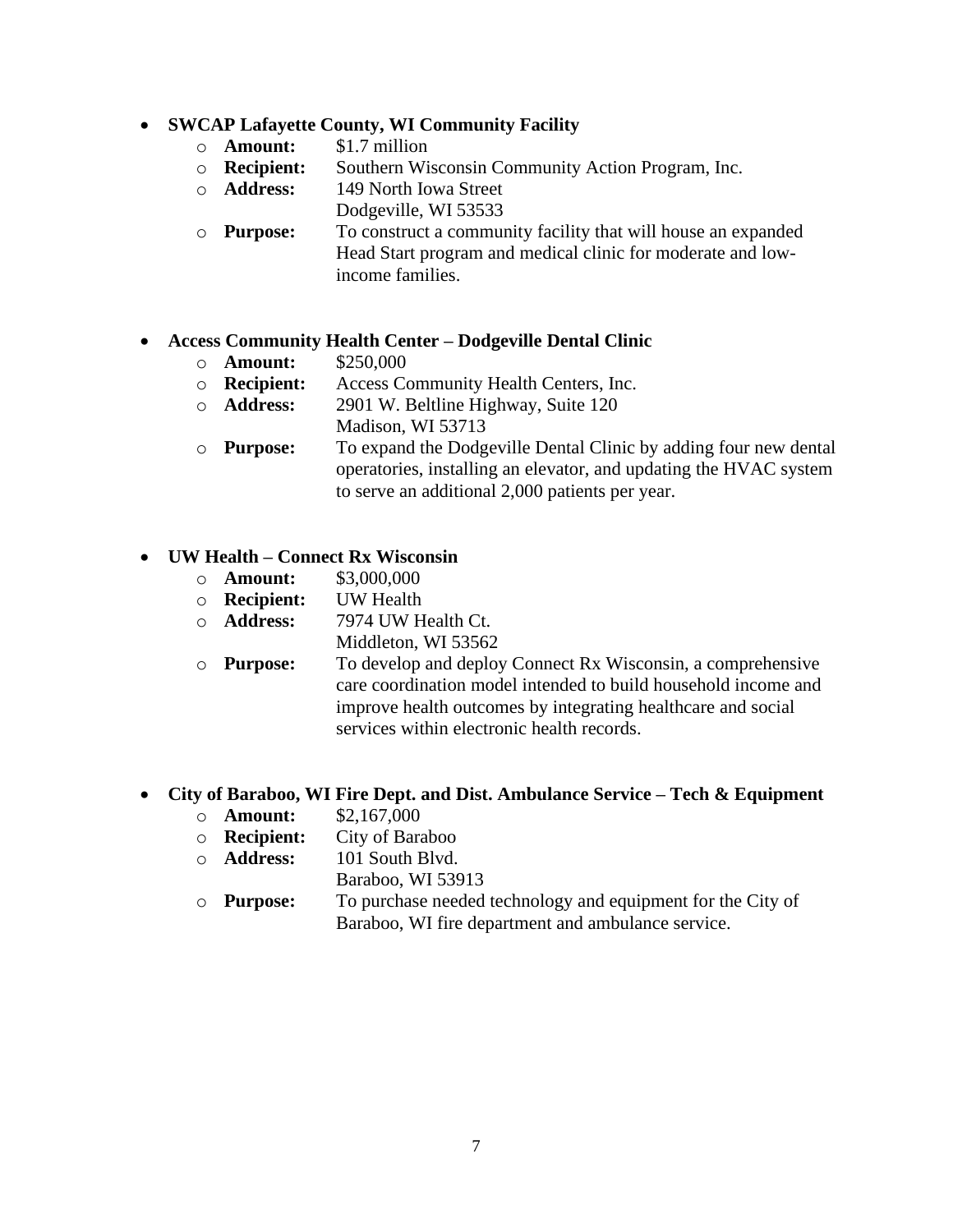- **Forward Service Corp. – JAG-WI**
	- o **Amount:** \$135,182
	- o **Recipient:** Forward Service Corporation
	- o **Address:** American Parkway, Suite 301
	- Madison, WI 53718
	- o **Purpose:** To support the JAG-WI program at the Prairie Phoenix Academy in the Sun Prairie, WI School District.

#### • **Arts Wisconsin – Placemaking**

- o **Amount:** \$120,000
- o **Recipient:** Arts Wisconsin
- o **Address:** 451 N. Few St.
	- Madison, WI 53703
	- **Purpose:** To support research measuring the impact of creative development and placemaking on rural community growth and well-being, perform a regional inventory of community cultural assets, host planning consultations with regional organizations to develop action plans focused on economic vitality, and hold placemaking workshops to inform municipal and county elected officials about placemaking opportunities.

## • **City of Fitchburg, WI Stormwater Management Climate Change Resiliency Project**

- o **Amount:** \$848,000
- o **Recipient:** City of Fitchburg, Wisconsin
- o **Address:** 5520 Lacy Road
	- Fitchburg, WI 53711
- o **Purpose:** To improve the resiliency of Fitchburg's stormwater management system by investing in comprehensive solutions that emphasize green infrastructure and promote groundwater recharge where possible.

#### • **City of Fitchburg, WI – N. Fish Hatcher Rd. Community Hub Project**

- o **Amount:** \$400,000
- o **Recipient:** City of Fitchburg, Wisconsin
- o **Address:** 5520 Lacy Road
	- Fitchburg, WI 53711
- o **Purpose:** To support the development of a community "hub" that will consist of enhanced park space on the north side of Traceway Drive in Phase 1 and a community center on the south side of Traceway Drive in Phase 2.